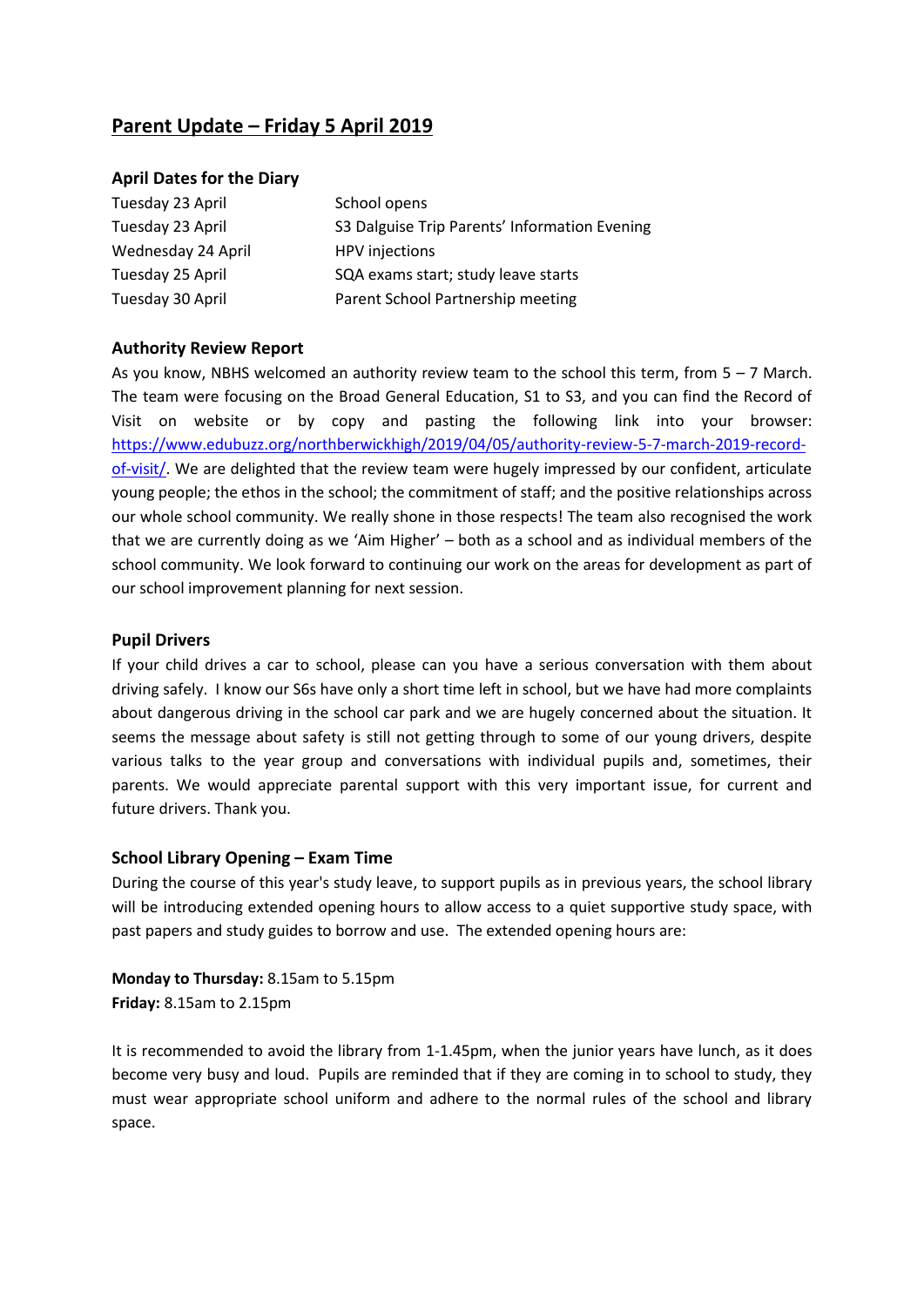In addition, the public libraries at North Berwick, Gullane and Longniddry all have space suitable for both independent and group study. Opening times may vary, more details can be found at the following address: [https://www.eastlothian.gov.uk/directory/10059/east\\_lothian\\_libraries](https://www.eastlothian.gov.uk/directory/10059/east_lothian_libraries)

## **Duke of Edinburgh's Bronze Award**

Congratulations to all pupils who have successfully completed Duke of Edinburgh's bronze award. The following pupils have received their awards: Hannah Acton, Madeleine Armstrong, Elizabeth Austin, Alice Budd, Catriona Clark, Savannah Harper, Jamie Higgs, Katie Johnston, Daniel Key, Lucy Lucas, Angus Mather, Finlay McClure, Flynn Petrie, Jess Rae, Lucy Smith and Felix Watts.

Can all pupils who were involved in the expeditions to Dunbar and the Pentlands please check to see if they still have any equipment. There are a number of items still unaccounted for and unfortunately the school will be charged the cost of replacing these items. Please do have a look because even small parts can necessitate us needing to replace the entire item.

## **Percussion Instruction**

Our percussion instructor, Dave Swanson, retires at the end of this term and we thank him for all his hard work with our pupils over the last 20+ years. Dave will be sorely missed! We hope to have a new percussion instructor in place early next term.

## **HPV Injections**

A reminder that our S1 and S2 girls (and some catch-ups) will be receiving their HPV injection on Wednesday 24 April.

# **National 5 and Higher English Revision and Exam Advice**

The English department has collated some useful advice to help pupils who are sitting their National 5 or Higher exam this year. This has been distributed to the pupils and can also be viewed on the school website or by copy and pasting the following link into your browser: [https://www.edubuzz.org/northberwickhigh/2019/03/29/national-5-and-higher-english-revision](https://www.edubuzz.org/northberwickhigh/2019/03/29/national-5-and-higher-english-revision-and-exam-advice/)[and-exam-advice/](https://www.edubuzz.org/northberwickhigh/2019/03/29/national-5-and-higher-english-revision-and-exam-advice/)

# **Volunteering Opportunity for Pupils**

Would any pupils like to help marshal at this year's North Berwick Novice Triathlon? It will be held on Sunday 12 May and volunteers would be required from 8-11am. Pupils should speak to Mr Mumford if interested.

# **Dalguise Trip Parents' Information Evening**

There will be a parents and carers' information evening at the school on Tuesday 23 April, from 7- 8pm, for those S3 pupils going to Dalguise during activities week.

# **Hockey Staffing**

As you may be aware, Claire Parry (Active Schools Coordinator) and Sophie Lovett (PE teacher) will be on maternity leave during the next academic session. Claire will be off until Christmas and Sophie will be off for the full year. We are delighted for them both and wish them well. We will replace